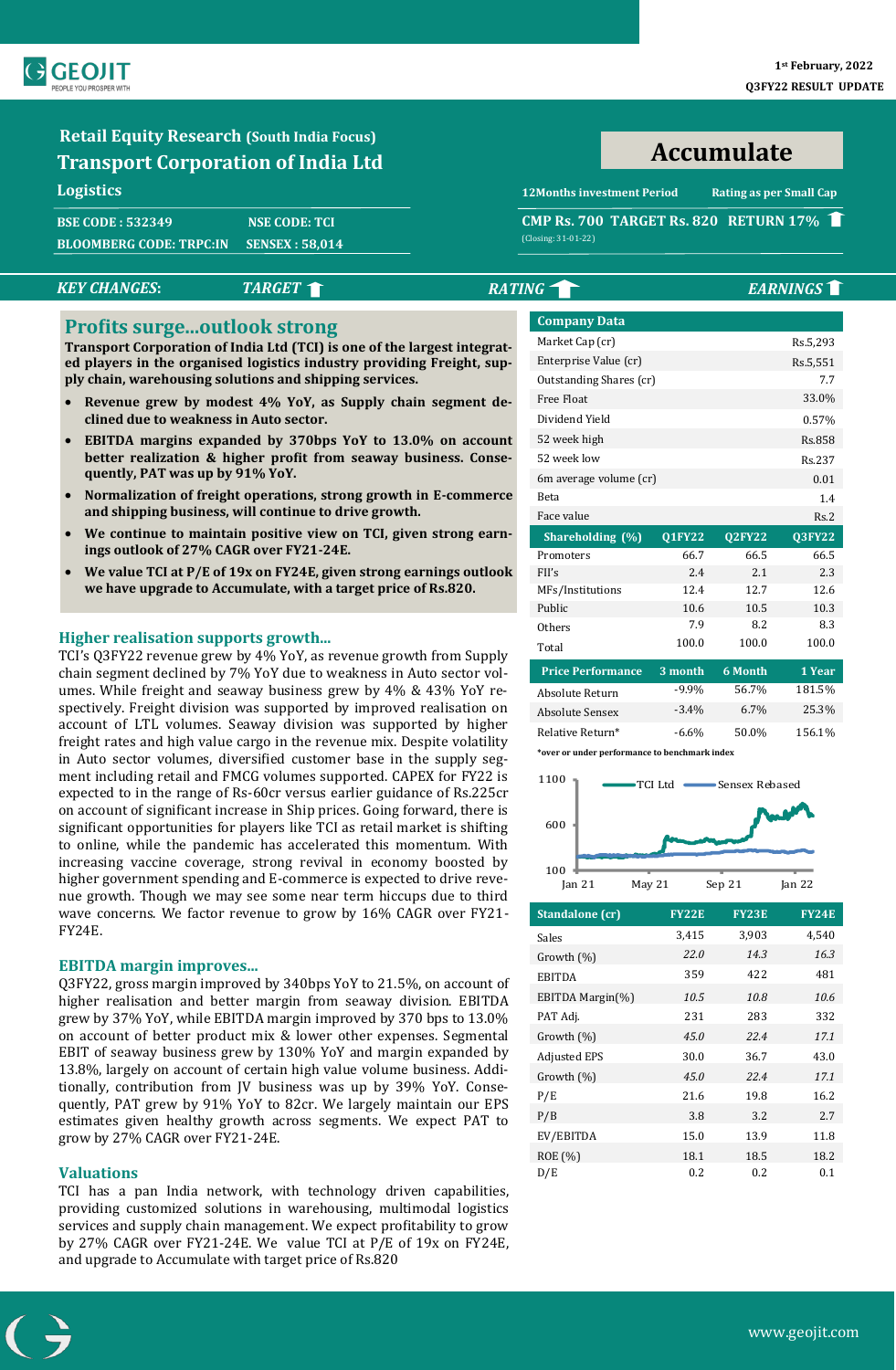

# **Quarterly Financials**

# **Profit & Loss**

|                                | <b>Q3FY22</b>            | <b>Q3FY21</b>            | YoY growth %             | <b>9MFY22</b>            | <b>9MFY21</b>            | YoY growth %             |
|--------------------------------|--------------------------|--------------------------|--------------------------|--------------------------|--------------------------|--------------------------|
| <b>Sales</b>                   | 838                      | 807                      | 3.8                      | 2359                     | 1910                     | 23.5                     |
| <b>EBITDA</b>                  | 109                      | 80                       | 37.0                     | 289                      | 173                      | 67.7                     |
| <b>EBITDA</b> margins          | 13.0                     | 9.9                      | $+320bps$                | 12.3                     | 9.0                      | 3.2                      |
| Depreciation                   | 26                       | 23                       | 9.6                      | 76                       | 65                       | 17.2                     |
| <b>EBIT</b>                    | 84                       | 56                       | 48.3                     | 214                      | 108                      | 98.1                     |
| Interest                       | 3                        | 6                        | (59.1)                   | 11                       | 21                       | (49.0)                   |
| Other Income                   | 5                        | 5                        | 16.0                     | 12                       | 14                       | (13.2)                   |
| Share of profit from Associate | $\overline{7}$           | 5                        | 39.1                     | 18                       | 10                       | 85.0                     |
| <b>PBT</b>                     | 94                       | 60                       | 56.3                     | 233                      | 111                      | 110.0                    |
| <b>Exceptional Items</b>       | $\overline{\phantom{a}}$ | $\overline{\phantom{a}}$ | $\overline{\phantom{a}}$ | $\overline{\phantom{a}}$ | $\overline{\phantom{a}}$ | $\sim$                   |
| Tax                            | 11                       | 7                        | 65.6                     | 27                       | 16                       | 70.1                     |
|                                | $\overline{\phantom{a}}$ | $\overline{\phantom{a}}$ |                          |                          | $\overline{\phantom{a}}$ |                          |
| <b>Reported PAT</b>            | 82                       | 43                       | 91.0                     | 204                      | 85                       | 140.5                    |
| Adjustments                    | $\overline{\phantom{a}}$ | $\overline{\phantom{a}}$ | $\overline{\phantom{a}}$ | $\overline{\phantom{a}}$ | $\overline{\phantom{a}}$ | $\overline{\phantom{a}}$ |
| <b>Adjusted PAT</b>            | 82                       | 43                       | 91.0                     | 204                      | 85                       | 140.5                    |
| No. of Shares                  | 7.7                      | 7.7                      |                          | 7.7                      | 7.7                      | $\overline{\phantom{a}}$ |
| EPS (Rs)                       | 10.6                     | 5.6                      | 91.0                     | 26.5                     | 11.0                     | 140.5                    |

# **Change in Estimates**

|                |              | Old estimates |              |              | <b>New estimates</b> |              |              | Change $\%$  |              |
|----------------|--------------|---------------|--------------|--------------|----------------------|--------------|--------------|--------------|--------------|
| Year / Rs cr   | <b>FY22E</b> | <b>FY23E</b>  | <b>FY24E</b> | <b>FY22E</b> | <b>FY23E</b>         | <b>FY24E</b> | <b>FY22E</b> | <b>FY23E</b> | <b>FY24E</b> |
| Revenue        | 3.415        | 3,903         | 4,540        | 3,238        | 3.744                | 4,390        | (6.1)        | (4.1)        | (3.7)        |
| <b>EBITDA</b>  | 359          | 422           | 481          | 371          | 401                  | 472          | 3.2          | (5.1)        | (1.8)        |
| Margins $(\%)$ | 10.5         | 10.8          | 10.6         | 11.6         | 10.8                 | 10.7         | $+60b$ ps    | (10bps)      | (20bps)      |
| Adj. PAT       | 231          | 283           | 332          | 249          | 273                  | 333          | 7.8          | (3.6)        | 0.3          |
| <b>EPS</b>     | 30.0         | 36.7          | 43.0         | 32.3         | 35.4                 | 43.2         | 7.8          | (3.6)        | 0.3          |

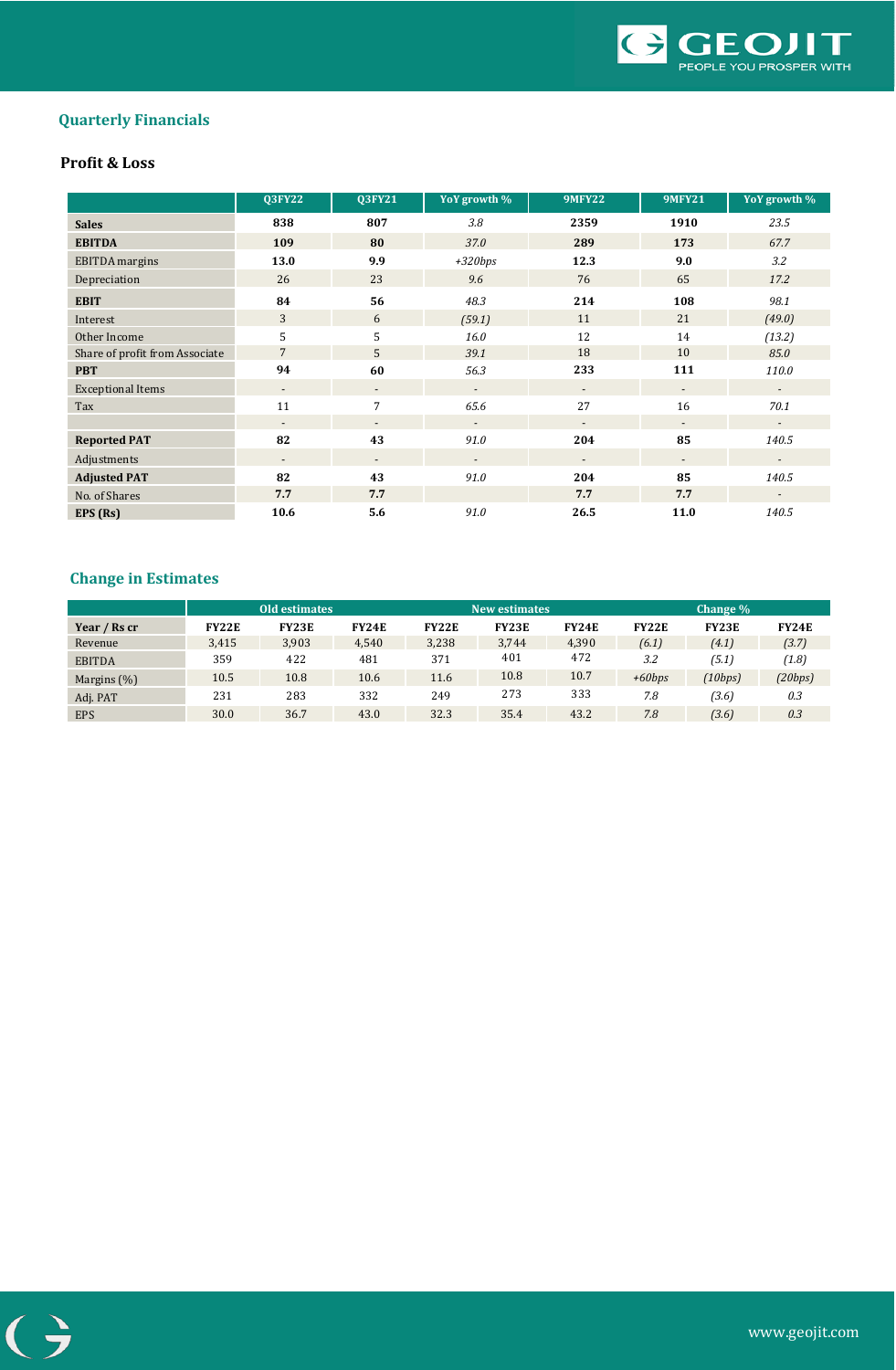

# **Standalone Financials**

| <b>Y.E March (Rs Cr)</b> | <b>FY20A</b> | <b>FY21A</b> | <b>FY22E</b> | <b>FY23E</b> | <b>FY24E</b> |
|--------------------------|--------------|--------------|--------------|--------------|--------------|
| <b>Sales</b>             | 2,718        | 2,802        | 3,208        | 3,744        | 4,373        |
| % change                 | $-1.3$       | 3.1          | 14.5         | 16.7         | 16.8         |
| <b>EBITDA</b>            | 241          | 261          | 371          | 401          | 472          |
| % change                 | $-3.6$       | 8.6          | 41.8         | 8.1          | 17.9         |
| Depreciation             | 82           | 93           | 102          | 119          | 131          |
| <b>EBIT</b>              | 158          | 168          | 268          | 281          | 342          |
| Interest                 | 34           | 27           | 14           | 14           | 13           |
| Other Income             | 20           | 25           | 17           | 24           | 28           |
| Share of JV              | 25           | 20           | 25           | 30           | 35           |
| <b>PBT</b>               | 159          | 174          | 296          | 321          | 392          |
| % change                 | $-10.9$      | 9.5          | 69.7         | 8.6          | 22.0         |
| Tax                      | 16           | 24           | 44           | 48           | 59           |
| Tax Rate (%)             | 10.0         | 13.7         | 15.0         | 15.0         | 15.0         |
| <b>Reported PAT</b>      | 142          | 147          | 249          | 273          | 333          |
| Adj.*                    | 10           | 13           |              |              |              |
| Adj. PAT                 | 152          | 160          | 249          | 273          | 333          |
| % change                 | 4.8          | 5.2          | 55.5         | 9.5          | 22.0         |
| No. of shares (cr)       | 7.7          | 7.7          | 7.7          | 7.7          | 7.7          |
| Adj EPS (Rs)             | 19.8         | 20.8         | 32.3         | 35.4         | 43.2         |
| % change                 | $-1.0$       | $-7.1$       | 38.4         | 15.2         | 15.2         |
| DPS (Rs)                 | 2.4          | 2.4          | 2.4          | 2.4          | 2.4          |
| CEPS (Rs)                | 26.6         | 26.2         | 33.9         | 38.4         | 38.4         |

# **PROFIT & LOSS** BALANCE SHEET

| <b>Y.E March (Rs Cr)</b>   | <b>FY20A</b> | <b>FY21A</b> | <b>FY22E</b> | <b>FY23E</b> | FY24E |
|----------------------------|--------------|--------------|--------------|--------------|-------|
| Cash                       | 13           | 34           | 111          | 176          | 279   |
| <b>Accounts Receivable</b> | 487          | 511          | 571          | 667          | 767   |
| Inventories                | 7            | 7            | 8            | 9            | 11    |
| Other Cur. Assets          | 248          | 227          | 250          | 293          | 343   |
| Investments                | 135          | 150          | 162          | 192          | 242   |
| <b>Gross Fixed Assets</b>  | 1,083        | 1,133        | 1,313        | 1,493        | 1,653 |
| <b>Net Fixed Assets</b>    | 771          | 802          | 879          | 940          | 969   |
| <b>CWIP</b>                | 22           | 5            | 10           | 30           | 50    |
| Intangible Assets          | $\theta$     | 3            | 3            | 3            | 3     |
| Def. Tax (Net)             | (30)         | (27)         | (27)         | (27)         | (27)  |
| Other Assets               |              |              |              |              |       |
| <b>Total Assets</b>        | 1,653        | 1,711        | 1,967        | 2,283        | 2,636 |
| <b>Current Liabilities</b> | 239          | 267          | 281          | 332          | 359   |
| Provisions                 | 10           | 9            | 11           | 12           | 14    |
| Debt Funds                 | 374          | 257          | 257          | 257          | 257   |
| <b>Other Liabilities</b>   | 6            | 9            | 9            | 9            | 9     |
| <b>Equity Capital</b>      | 15           | 15           | 15           | 15           | 15    |
| Reserves & Surplus         | 1,009        | 1,154        | 1,394        | 1,657        | 1,980 |
| Shareholder's Fund         | 1,024        | 1,170        | 1,409        | 1,673        | 1,996 |
| <b>Total Liabilities</b>   | 1,653        | 1,711        | 1,967        | 2,283        | 2,636 |
| <b>BVPS</b>                | 133          | 152          | 183          | 217          | 259   |

# **RATIOS CASH FLOW**

| Y.E March (Rs Cr)       | <b>FY20Al</b> | <b>FY21A</b> | <b>FY22E</b> | <b>FY23E</b> | <b>FY24E</b> |
|-------------------------|---------------|--------------|--------------|--------------|--------------|
| Net inc. + Depn.        | 204           | 223          | 302          | 343          | 395          |
| Non-cash adj.           | (4)           | 35           | (14)         | (22)         | (27)         |
| Changes in W.C          | 23            | 18           | (69)         | (87)         | (122)        |
| <b>C.F. Operation</b>   | 243           | 305          | 258          | 266          | 292          |
| Capital exp.            | (132)         | (124)        | (185)        | (200)        | (180)        |
| Change in inv.          | (5)           | (2)          | (12)         | (30)         | (50)         |
| Other invest.CF         | 2             | 20           | 41           | 54           | 63           |
| <b>C.F</b> - Investment | (135)         | (106)        | (156)        | (176)        | (167)        |
| Issue of equity         | 2             | 4            |              |              |              |
| Issue/repay debt        | (52)          | (145)        |              |              |              |
| Dividends paid          | (20)          | (10)         | (10)         | (10)         | (10)         |
| Other finance.CF        | (34)          | (27)         | (14)         | (14)         | (13)         |
| <b>C.F</b> - Finance    | (104)         | (178)        | (23)         | (24)         | (22)         |
| Chg. in cash            | 3             | 21           | 79           | 66           | 102          |
| Closing cash            | 13            | 34           | 111          | 176          | 279          |

| <b>Y.E March</b>             | <b>FY20A</b> | <b>FY21A</b> | <b>FY22E</b> | <b>FY23E</b> | <b>FY24E</b> |
|------------------------------|--------------|--------------|--------------|--------------|--------------|
| <b>Profitab &amp; Return</b> |              |              |              |              |              |
| EBITDA margin (%)            | 8.9          | 9.3          | 11.6         | 10.7         | 10.8         |
| EBIT margin $(\%)$           | 5.8          | 6.0          | 8.4          | 7.5          | 7.8          |
| Net profit mgn. $(\%)$       | 5.6          | 5.7          | 7.8          | 7.3          | 7.6          |
| ROE (%)                      | 15.9         | 14.6         | 19.3         | 17.7         | 18.1         |
| ROCE(%)                      | 11.0         | 10.4         | 14.4         | 13.6         | 14.1         |
| W.C & Liquidity              |              |              |              |              |              |
| Receivables (days)           | 67.3         | 65.0         | 61.6         | 60.3         | 59.8         |
| Inventory (days)             | 0.8          | 0.9          | 0.8          | 0.8          | 0.8          |
| Payables (days)              | 0.7          | 0.9          | 1.0          | 0.8          | 0.7          |
| Current ratio (x)            | 3.0          | 2.8          | 3.2          | 3.3          | 3.7          |
| Quick ratio (x)              | 2.1          | 2.0          | 2.4          | 2.5          | 2.9          |
| Turnover &                   |              |              |              |              |              |
| Leverage                     |              |              |              |              |              |
| Gross asset $T.0(x)$         | 2.7          | 2.5          | 2.6          | 2.7          | 2.8          |
| Total asset T.O (x)          | 1.7          | 1.7          | 1.7          | 1.8          | 1.8          |
| Int. covge. ratio $(x)$      | 4.6          | 6.3          | 19.7         | 19.9         | 26.6         |
| Adj. debt/equity (x)         | 0.4          | 0.2          | 0.2          | 0.2          | 0.1          |
| <b>Valuation</b>             |              |              |              |              |              |
| EV/Sales(x)                  | 2.1          | 2.0          | 1.7          | 1.5          | 1.3          |
| EV/EBITDA(x)                 | 23.6         | 21.2         | 15.0         | 13.9         | 11.8         |
| P/E(x)                       | 35.3         | 33.7         | 21.6         | 19.8         | 16.2         |
| P/BV(x)                      | 5.2          | 4.6          | 3.8          | 3.2          | 2.7          |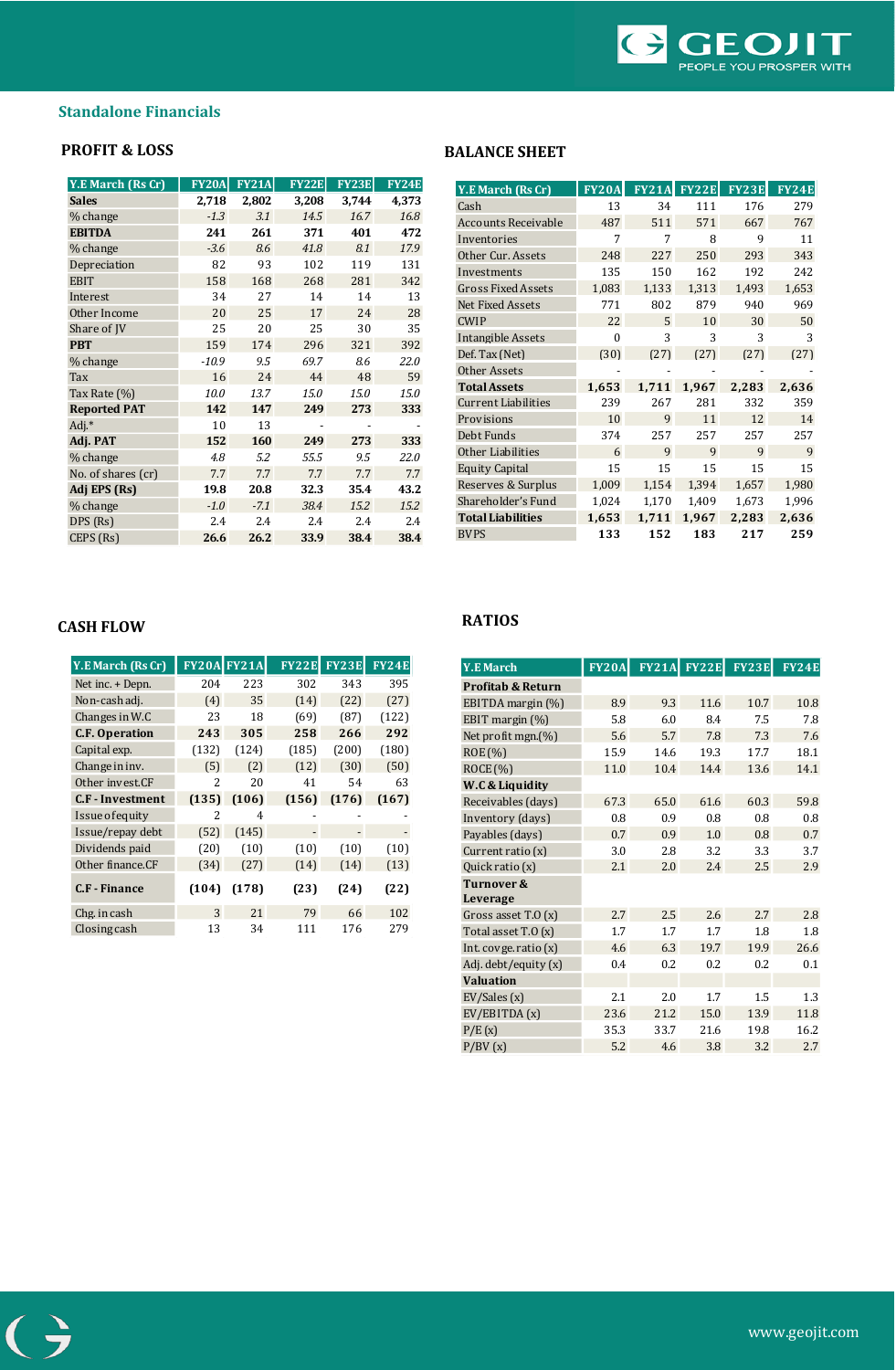

# **Recommendation summary ( Last 3 Years)**



| <b>Dates</b>     | Rating     | <b>Target</b> |
|------------------|------------|---------------|
| 14-November-2018 | Accumulate | 298           |
| 25-June-2019     | Buy        | 346           |
| 11-November-19   | Buy        | 325           |
| 16-June-20       | Buy        | 209           |
| 14-August-20     | Buy        | 253           |
| 09-Novemebr-20   | Buy        | 262           |
| 11-February-21   | Buy        | 317           |
| 31-May-21        | Accumulate | 471           |
| 08-November-21   | Hold       | 818           |
| 01-February-22   | Accumulate | 820           |
|                  |            |               |

*Source: Bloomberg, Geojit Research.* 

## **Investment Criteria**

| Ratings           | Large caps                       | <b>Midcaps</b>                   | Small caps                        |
|-------------------|----------------------------------|----------------------------------|-----------------------------------|
| Buy               | Upside is above 10%              | Upside is above 15%              | Upside is above 20%               |
| Accumulate        |                                  | Upside is between 10% - 15%      | Upside is between $10\%$ - $20\%$ |
| Hold              | Upside is between $0\%$ - $10\%$ | Upside is between $0\%$ - $10\%$ | Upside is between $0\%$ - $10\%$  |
| Reduce/sell       | Downside is more than 0%         | Downside is more than 0%         | Downside is more than 0%          |
| Not rated/Neutral |                                  |                                  |                                   |
|                   |                                  |                                  |                                   |
| Definition:       |                                  |                                  |                                   |

**Definition:**

**Buy:** Acquire at Current Market Price (CMP), with the target mentioned in the research note.

**Accumulate:** Partial buying or to accumulate as CMP dips in the future.

**Hold:** Hold the stock with the expected target mentioned in the note.

**Reduce:** Reduce your exposure to the stock due to limited upside.

**Sell:** Exit from the stock.

**Not rated/Neutral :** The analyst has no investment opinion on the stock.

To satisfy regulatory requirements, we attribute 'Accumulate' as Buy and 'Reduce' as Sell.

The recommendations are based on 12 month horizon, unless otherwise specified. The investment ratings are on absolute positive/negative return basis. It is possible that due to volatile price fluctuation in the near to medium term, there could be a temporary mismatch to rating. For reasons of valuations/return/lack of clarity/event we may revisit rating at appropriate time. Please note that the stock always carries the risk of being upgraded to BUY or downgraded to a HOLD, REDUCE or SELL.

# **General Disclosures and Disclaimers**

# **CERTIFICATION**

I, Sheen G, author of this Report, hereby certify that all the views expressed in this research report reflect our personal views about any or all of the subject issuer or securities. This report has been prepared by the Research Team of GeojitFinancial Services Limited, hereinafter referred to as Geojit.

## COMPANY OVERVIEW

Geojit Financial Services Limited (hereinafter Geojit), a publically listed company, is engaged in services of retail broking, depository services, portfolio management and marketing investment products including mutual funds, insurance and properties. Geojit is a SEBI registered Research Entity and as such prepares and shares research data and reports periodically with clients, investors, stake holders and general public in compliance with Securities and Exchange Board of India Act, 1992, Securities And Exchange Board Of India (Research Analysts) Regulations, 2014 and/or any other applicable directives, instructions or guidelines issued by the Regulators from time to time.

## DISTRIBUTION OF REPORTS

This document is not for public distribution and has been furnished to you solely for your information and must not be reproduced or redistributed to any other person. Geojit will not treat the recipients of this report as clients by virtue of their receiving this report.

## GENERAL REPRESENTATION

The research reports do not constitute an offer or solicitation for the purchase or sale of any financial instruments, inducements, promise, guarantee, warranty, or as an official confirmation of any transaction or contractual obligations of any kind. This report is provided for assistance only and is not intended to be and must not alone be taken as the basis for an investment decision. The information contained herein is from publicly available data or other sources believed to be reliable, but we do not represent that it is accurate or complete and it should not be relied on as such. We have also reviewed the research report for any untrue statements of material facts or any false or misleading information. While we endeavor to update on a reasonable basis the information discussed in this material, there may be regulatory, compliance, or other reasons that prevent us from doing so.

## RISK DISCLOSURE

Geojit and/or its Affiliates and its officers, directors and employees including the analyst/authors shall not be in any way be responsible for any loss or damage that may arise to any person from any inadvertent error in the information contained in this report. Investors may lose his/her entire investment under certain market conditions so before acting on any advice or recommendation in these material, investors should consider whether it is suitable for their particular circumstances and, if necessary, seek professional advice. This report does not take into account the specific investment objectives, financial situation/circumstances and the particular needs of any specific person who may receive this document. The user assumes the entire risk of any use made of this information. Each recipient of this report should make such investigation as it deems necessary to arrive at an independent evaluation of an investment in the securities of companies referred to in this report (including the merits and risks involved). The price, volume and income of the investments